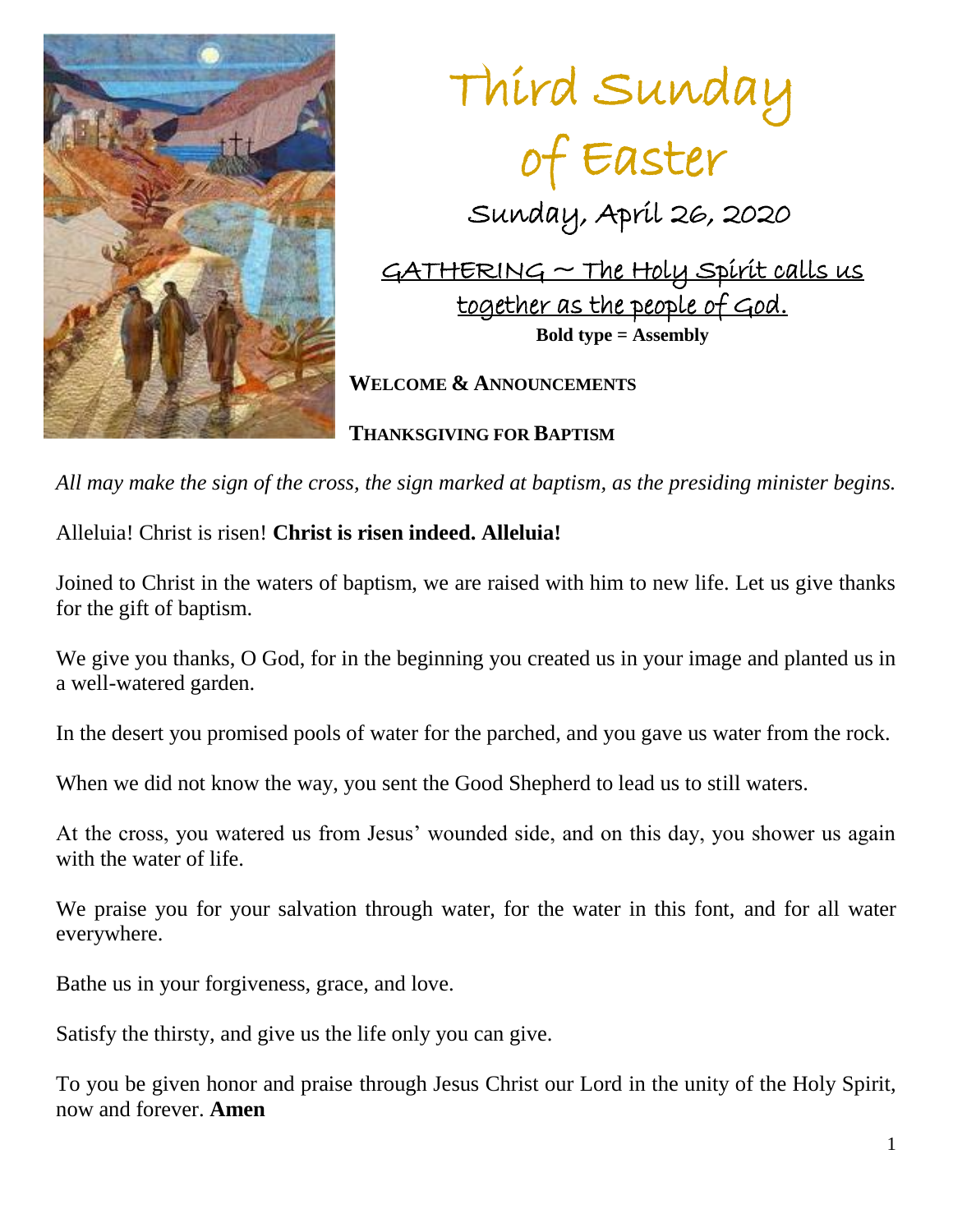

Text: attr. Wipo of Burgundy, d. c. 1050; tr. Jane E. Leeson, 1807–1882, alt.<br>Music: LLANFAIR, Robert Williams, 1781–1821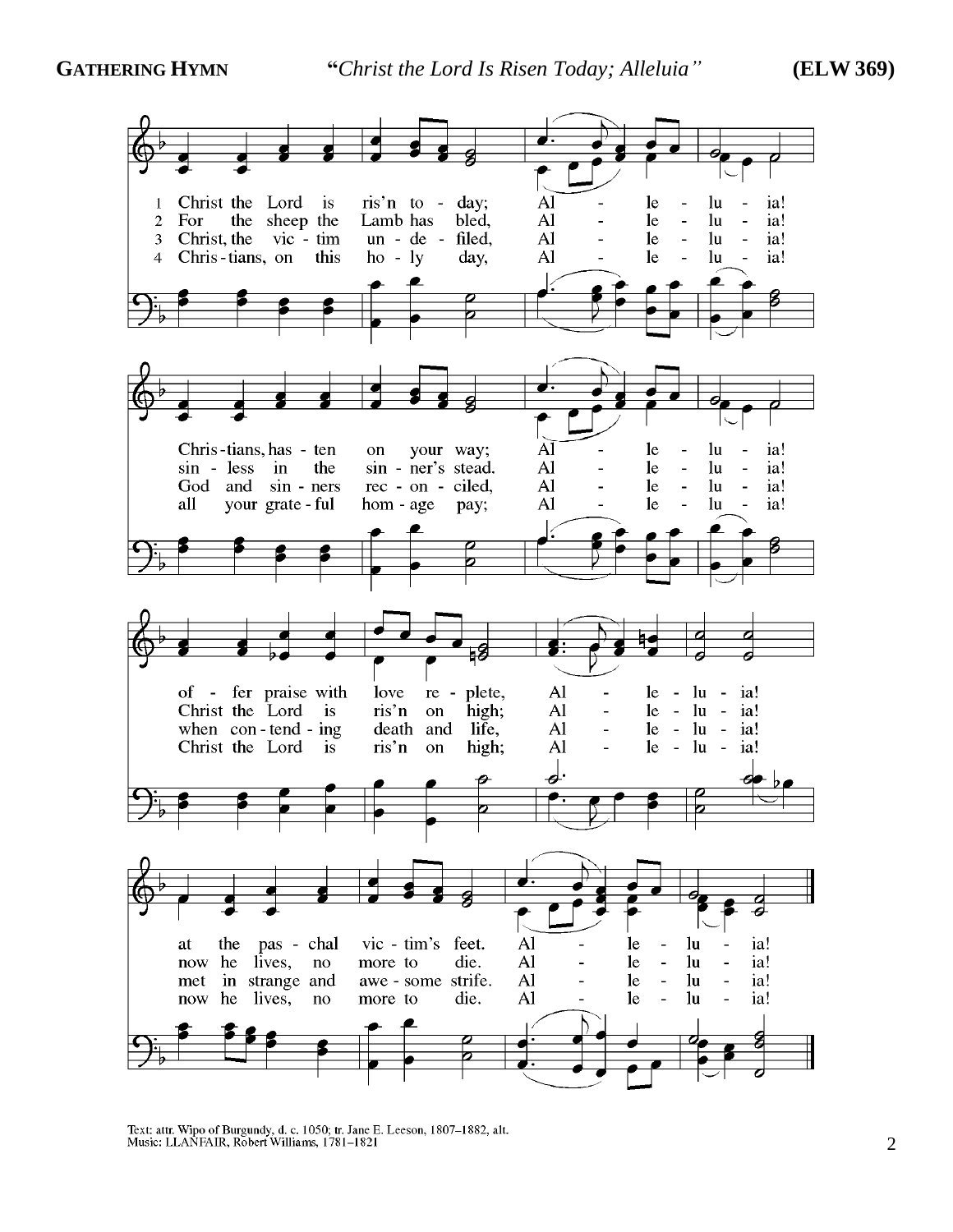## **GREETING**

The grace of our Risen Lord, Jesus Christ, the love of God and the communion of the Holy Spirit, be with you all. **And also with you.**

## **PRAYER OF THE DAY**

Let us pray. Almighty and eternal God,

**You are the strength of those who believe, and the hope of those who doubt. May we, who have not seen, have faith in you and receive the fullness of Christ's blessing, who lives and reigns with you and the Holy Spirit, one God, now and forever. Amen**

# $WORD \sim$  God speaks to us in scripture reading, preaching, and song.

## **FIRST READING** (For your own reading)  $\angle$  **ACTS** 2: 14a, 36-41

<sup>4a</sup>Peter, standing with the eleven, raised his voice and addressed [the crowd],  $36$  Therefore let the entire house of Israel know with certainty that God has made him both Lord and Messiah, this Jesus whom you crucified."

 $37$ Now when they heard this, they were cut to the heart and said to Peter and to the other apostles, "Brothers, what should we do?" <sup>38</sup>Peter said to them, "Repent, and be baptized every one of you in the name of Jesus Christ so that your sins may be forgiven; and you will receive the gift of the Holy Spirit. <sup>39</sup>For the promise is for you, for your children, and for all who are far away, everyone whom the Lord our God calls to him." <sup>40</sup>And he testified with many other arguments and exhorted them, saying, "Save yourselves from this corrupt generation." <sup>41</sup>So those who welcomed his message were baptized, and that day about three thousand persons were added.

The word of the Lord. **Thanks be to God.**

## **PSALM 116:1-4, 12-19** (For your own reading)

<sup>1</sup>Protect me, O God, for I take refuge in you;

I have said to the LORD, "You are my Lord, my good above all other."

## <sup>2</sup>**All my delight is in the godly that are in the land,**

**upon those who are noble among the people.**

<sup>3</sup>But those who run after other gods shall have their troubles multiplied.

4 **I will not pour out drink offerings to such gods, never take their names upon my lips.**

 $5$ O LORD, you are my portion and my cup; it is you who uphold my lot.

<sup>6</sup>**My boundaries enclose a pleasant land; indeed, I have a rich inheritance.**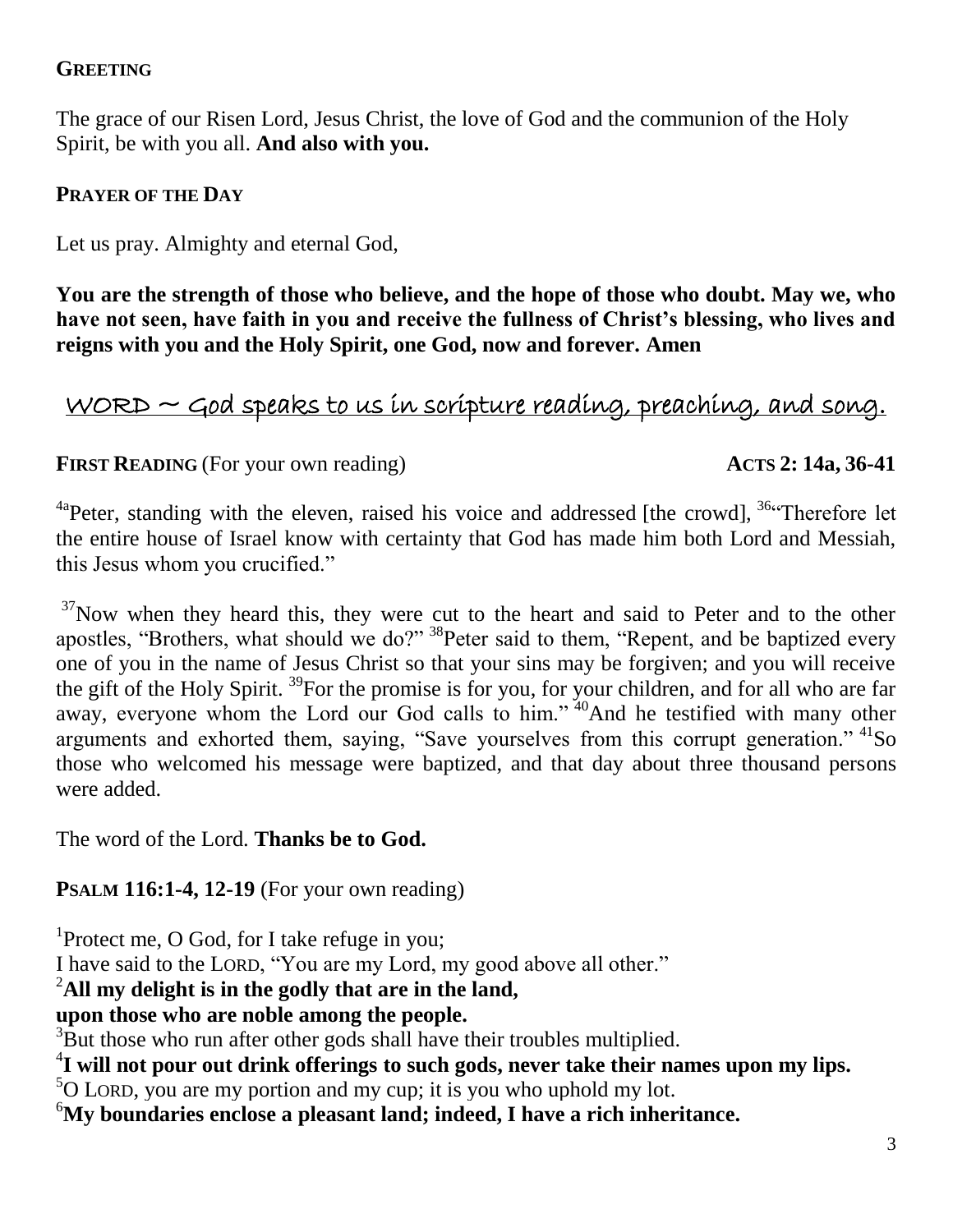$7$ I will bless the LORD who gives me counsel; my heart teaches me night after night.

8 **I have set the LORD always before me;**

**because God is at my right hand, I shall not be shaken.**

 $\mu$ <sup>9</sup>My heart, therefore, is glad, and my spirit rejoices; my body also shall rest in hope.

<sup>10</sup>**For you will not abandon me to the grave, nor let your holy one see the pit.**

 $11$ You will show me the path of life;

in your presence there is fullness of joy, and in your right hand are pleasures forevermore.

## **SECOND READING FIRST PETER 1:17-23**

 $17$ If you invoke as Father the one who judges all people impartially according to their deeds, live in reverent fear during the time of your exile.  $^{18}$ You know that you were ransomed from the futile ways inherited from your ancestors, not with perishable things like silver or gold, <sup>19</sup>but with the precious blood of Christ, like that of a lamb without defect or blemish.  $20$ He was destined before the foundation of the world, but was revealed at the end of the ages for your sake. <sup>21</sup>Through him you have come to trust in God, who raised him from the dead and gave him glory, so that your faith and hope are set on God.

 $22$ Now that you have purified your souls by your obedience to the truth so that you have genuine mutual love, love one another deeply from the heart. <sup>23</sup>You have been born anew, not of perishable but of imperishable seed, through the living and enduring word of God.

The word of the Lord. **Thanks be to God.**

## **GOSPEL ACCLAMATION: "***Hallelujah! We Sing Your Praises" Refrain Only (***ELW 535)**

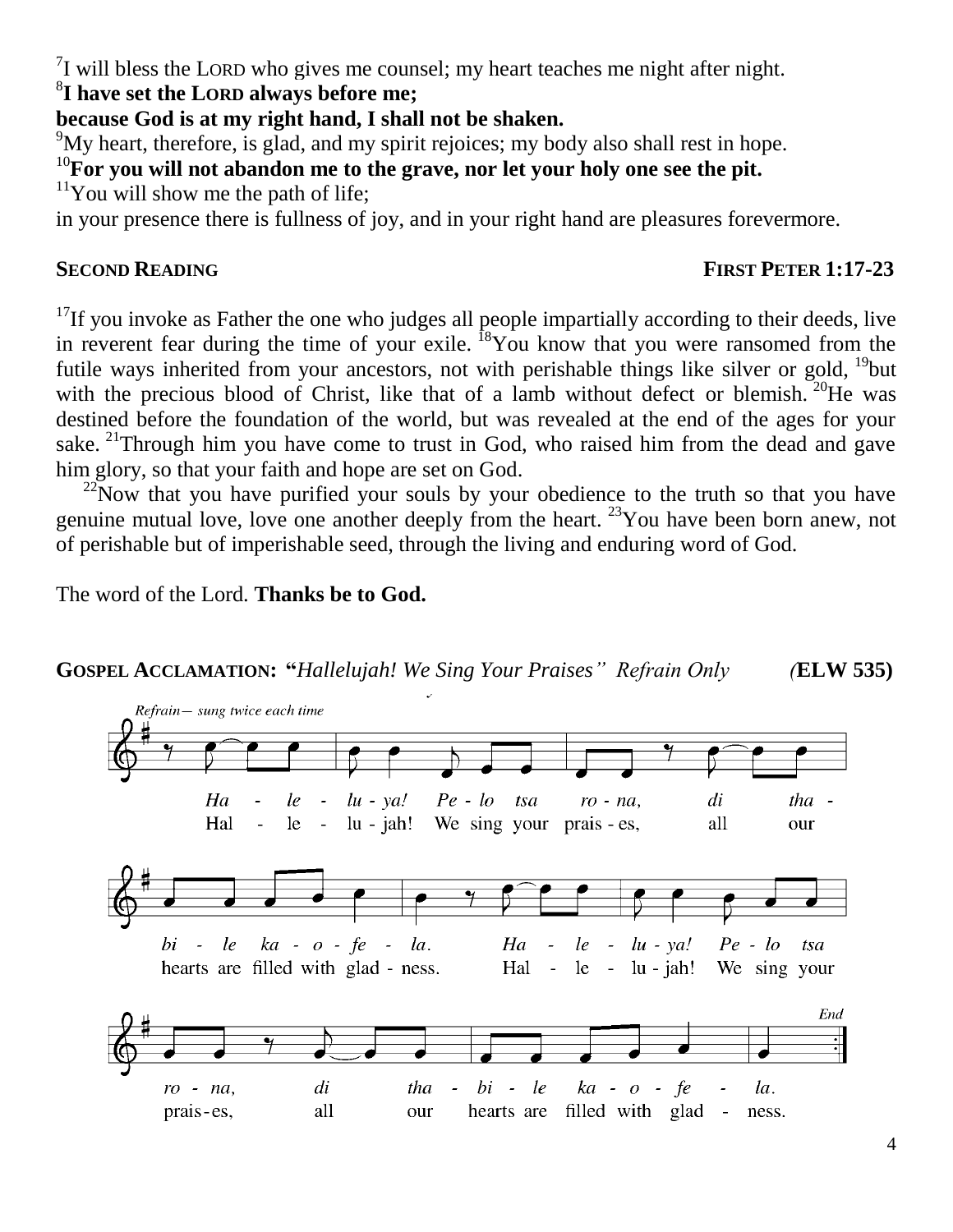## The holy gospel according to Saint Luke, the 24<sup>th</sup> chapter**. Glory to you, O Lord.**

 $13$ Now on that same day [when Jesus had appeared to Mary Magdalene,] two [disciples] were going to a village called Emmaus, about seven miles from Jerusalem,  $14$  and talking with each other about all these things that had happened. <sup>15</sup>While they were talking and discussing, Jesus himself came near and went with them,  $^{16}$ but their eyes were kept from recognizing him.  $^{17}$ And he said to them, "What are you discussing with each other while you walk along?" They stood still, looking sad. <sup>18</sup>Then one of them, whose name was Cleopas, answered him, "Are you the only stranger in Jerusalem who does not know the things that have taken place there in these days?" <sup>19</sup>He asked them, "What things?" They replied, "The things about Jesus of Nazareth, who was a prophet mighty in deed and word before God and all the people,  $^{20}$  and how our chief priests and leaders handed him over to be condemned to death and crucified him. <sup>21</sup>But we had hoped that he was the one to redeem Israel. Yes, and besides all this, it is now the third day since these things took place. <sup>22</sup>Moreover, some women of our group astounded us. They were at the tomb early this morning, <sup>23</sup> and when they did not find his body there, they came back and told us that they had indeed seen a vision of angels who said that he was alive.  $^{24}$ Some of those who were with us went to the tomb and found it just as the women had said; but they did not see him." <sup>25</sup>Then he said to them, "Oh, how foolish you are, and how slow of heart to believe all that the prophets have declared!  $^{26}$ Was it not necessary that the Messiah should suffer these things and then enter into his glory?" <sup>27</sup>Then beginning with Moses and all the prophets, he interpreted to them the things about himself in all the scriptures.

 $^{28}$ As they came near the village to which they were going, he walked ahead as if he were going on. <sup>29</sup>But they urged him strongly, saying, "Stay with us, because it is almost evening and the day is now nearly over." So he went in to stay with them. <sup>30</sup>When he was at the table with them, he took bread, blessed and broke it, and gave it to them. <sup>31</sup>Then their eyes were opened, and they recognized him; and he vanished from their sight.  $32$ They said to each other, "Were not our hearts burning within us while he was talking to us on the road, while he was opening the scriptures to us? $\frac{33}{13}$ That same hour they got up and returned to Jerusalem; and they found the eleven and their companions gathered together. <sup>34</sup>They were saying, "The Lord has risen indeed, and he has appeared to Simon!"  $\frac{35}{2}$ Then they told what had happened on the road, and how he had been made known to them in the breaking of the bread.

This is the gospel of the Lord. **Praise to you, O Christ.** 

**HOMILY** *Silence for reflection follows the homily.*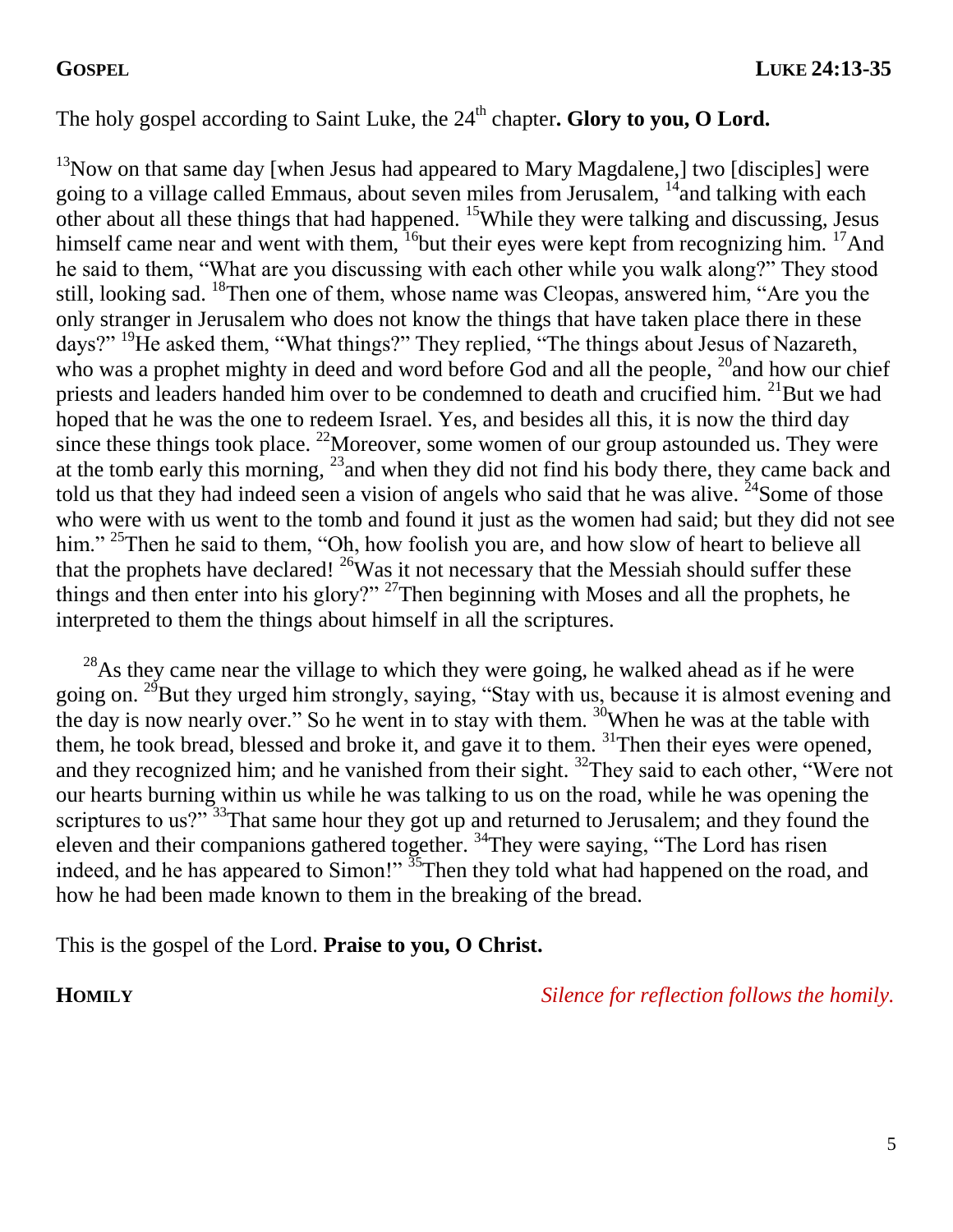**HYMN OF THE DAY "***Day of Arising"* **(ELW 374)**



Text: Susan Palo Cherwien, b. 1953 Lexit: Usain Trans Chernweit, 0.1757<br>Tutsic: RAABE, Carl F. Schalk, b. 1929<br>Text © 1996 Susan Palo Cherwien, admin. Augsburg Fortress.<br>Music © 1999 Augsburg Fortress.

Duplication in any form prohibited without permission or valid license from copyright administrator.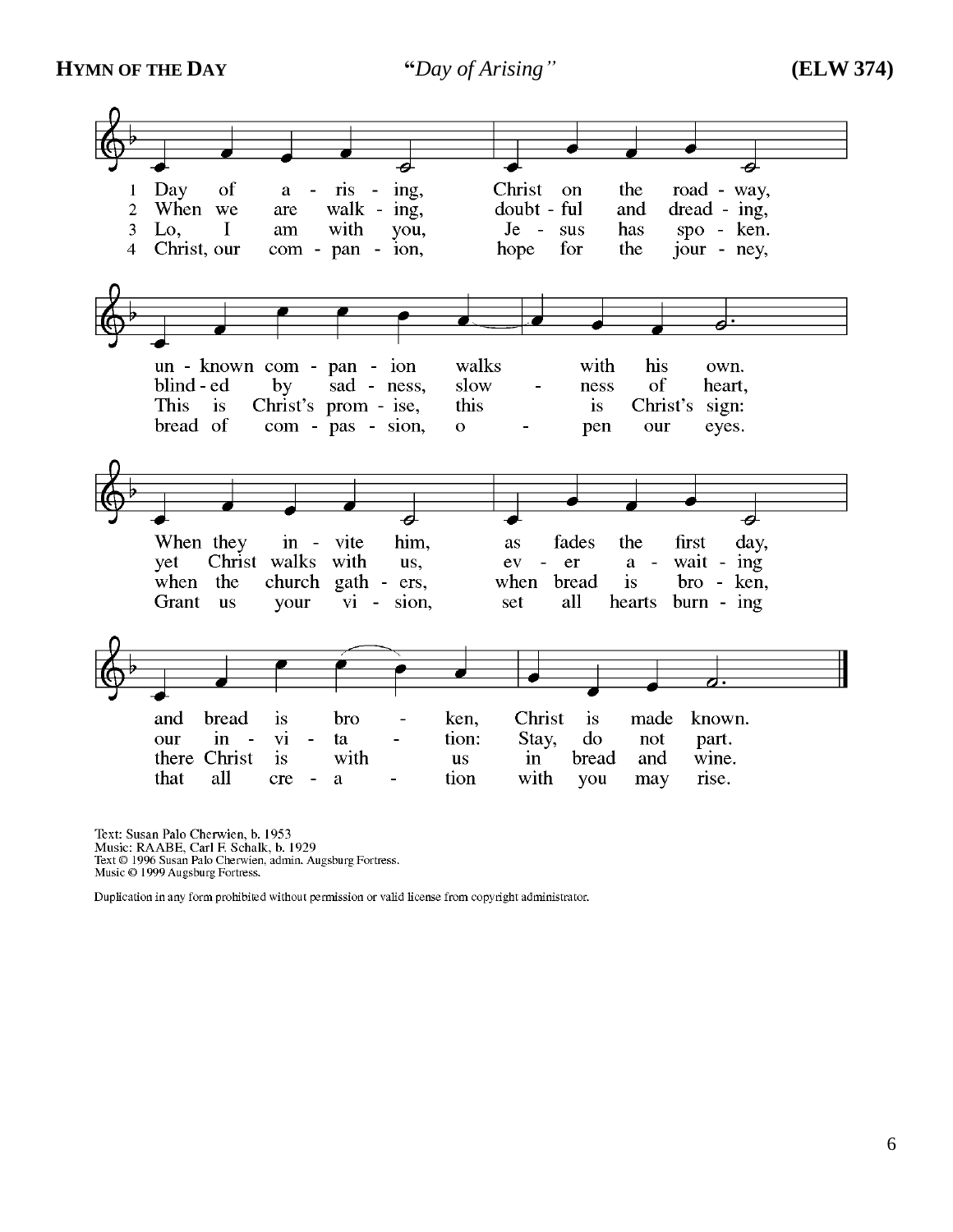### **THE NICENE CREED**

**We believe in one God, the Father, the Almighty, maker of heaven and earth, of all that is, seen and unseen.**

**We believe in one Lord, Jesus Christ, the only Son of God, eternally begotten of the Father, God from God, Light from Light, true God from true God, begotten, not made, of one Being with the Father; through him all things were made. For us and for our salvation he came down from heaven, was incarnate of the Holy Spirit and the virgin Mary and became truly human. For our sake he was crucified under Pontius Pilate; he suffered death and was buried. On the third day he rose again in accordance with the scriptures; he ascended into heaven and is seated at the right hand of the Father. He will come again in glory to judge the living and the dead, and his kingdom will have no end.**

**We believe in the Holy Spirit, the Lord, the giver of life, who proceeds from the Father and the Son, who with the Father and the Son is worshiped and glorified, who has spoken through the prophets. We believe in one holy catholic and apostolic church. We acknowledge one baptism for the forgiveness of sins. We look for the resurrection of the dead, and the life of the world to come. Amen**

### **PRAYERS OF INTERCESSION & THE PEACE**

*Each petition ends: Hear us, O God. Your mercy is great. The Pastor and the Assembly greet each other in the peace of Christ.*

**MUSICAL OFFERING** *(Pause and listen as desired)* Leslie Heffner

### **OFFERING**

*This is normally the place in the service where we would collect the offering. We do understand that this pandemic is making many people uneasy, and that finances are a concern for some among us. We do ask that you please remember that our expenses continue, as well, even while we are practicing social distancing; that we still have bills to pay and the day to day costs of running a church to cover. We humbly and prayerfully ask that – if at all possible – you continue to be faithful to your financial commitment to Grace.* 

### **THE LORD'S PRAYER**

Lord, remember us in your kingdom, and teach us to pray:

**Our Father, who art in heaven, hallowed be thy name, thy kingdom come, thy will be done, on earth as it is in heaven. Give us this day our daily bread; and forgive us our trespasses, as we forgive those who trespass against us; and lead us not into temptation, but deliver us from evil. For thine is the kingdom, and the power, and the glory, forever and ever. Amen**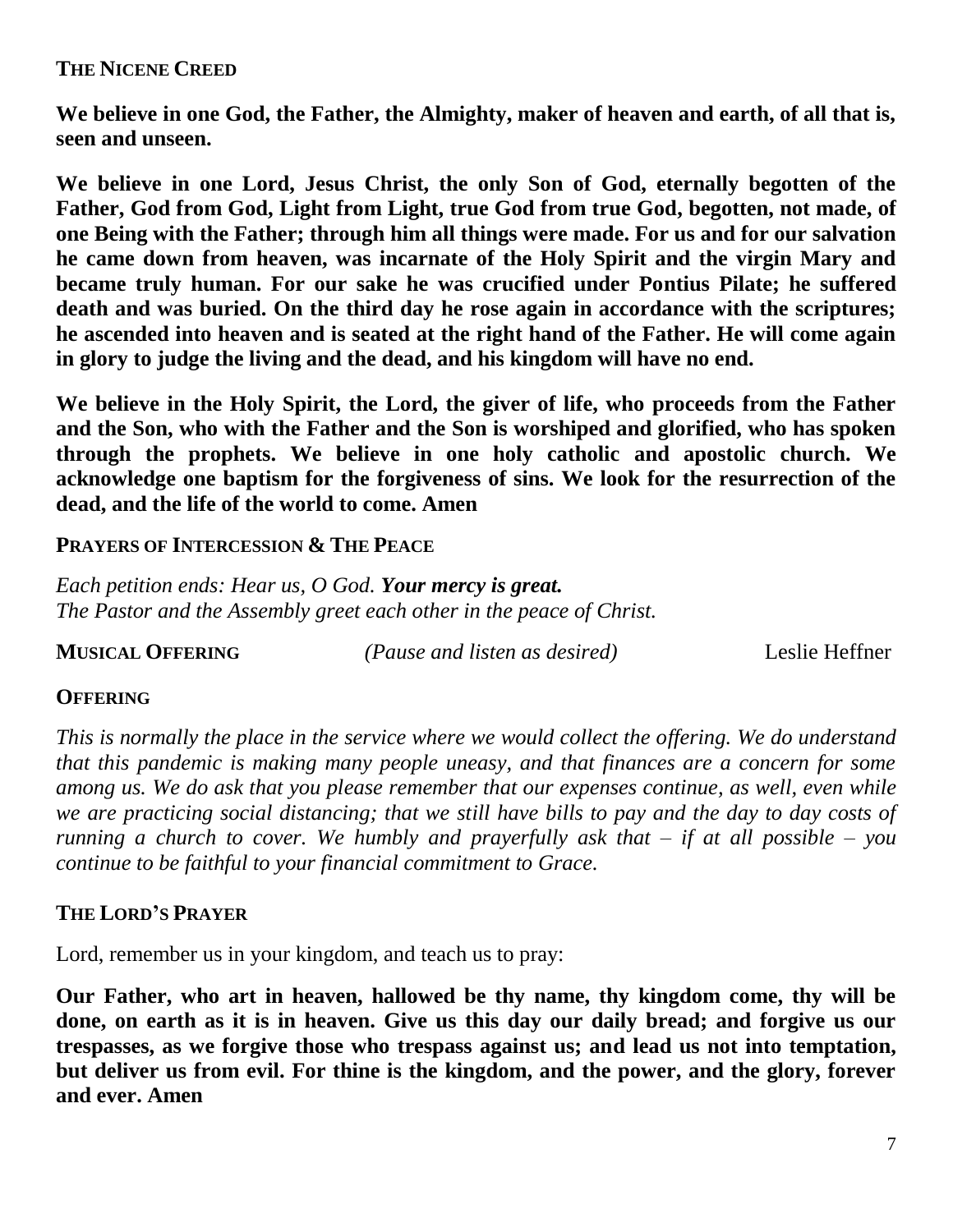### **CONCLUDING PRAYER**

Almighty God, we humbly thank you for your goodness to us and to all that you have made. We praise you for your creation, for keeping us and all things in your care, and for all the blessings of life. Above all, we bless you for your immeasurable love in redeeming the world by our Lord, Jesus Christ. Give us such an awareness of your mercies that with thankful hearts we praise you, not only with our lips, but in our lives, by giving ourselves to your service and by living into your gifts of holiness and righteousness all of our days; through Jesus Christ, our risen Lord, to whom, with you and the Holy Spirit, be all worship and praise, now and forever. **Amen (ELW p. 74)**

## $S$ ENDING  $\sim$  God blesses us and sends us in mission to the world.

### **BLESSING**

May the One who brought forth Jesus from the dead raise you to new life, fill you with hope, and turn your mourning into dancing. Almighty God, Father,  $\pm$  Son, and Holy Spirit, bless you now and forever. **Amen**

### **SENDING HYMN – SEE LAST PAGE**

**DISMISSAL** Christ is risen, just as he said. **He is risen indeed, Alleluia!** Go in peace. Share the good news. Alleluia! **We will! Thanks be to God. Alleluia!**

# Grace Lutheran Church **2919 Miccosukee Road, Tallahassee, FL 32308 www.gracelutheran.faith**

**-------------------------------------------------------------------------------------------------------------------**

**MINISTERS: All the people of God PASTOR:** Rev. Jennifer M. Kopacz ~ [pastorjenn@rocketmail.com](mailto:pastorjenn@rocketmail.com) **PASTOR'S CELL PHONE:** 850-800-7197 **CHURCH OFFICE PHONE:** 850-877-5423 **CHURCH OFFICE ADMINISTRATOR:** Lisa D. Rubin ~ [graceluthch@earthlink.net](mailto:graceluthch@earthlink.net) **DIRECTOR OF MUSIC:** Anthony Warrington ~ [windkeys@gmail.com](mailto:windkeys@gmail.com) **CHANCEL CHOIR DIRECTOR:** Leslie Heffner – [heffnerl@gmail.com](mailto:heffnerl@gmail.com)